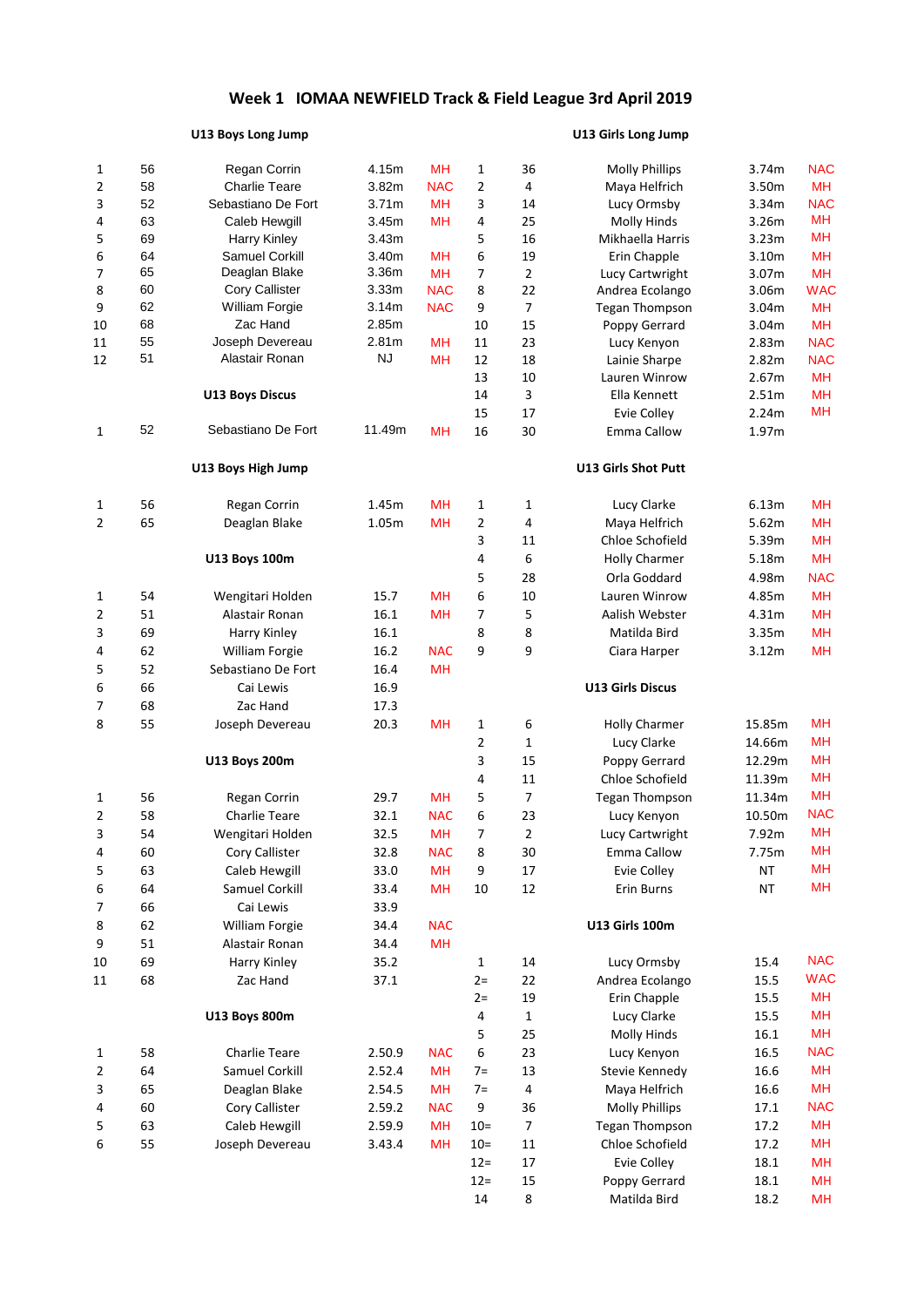|                |              |                           |              |            | 15                             | 21             | <b>Belinda Dennett</b>        | 18.6                                                                                                                                                                                                                                                                     | <b>WAC</b> |
|----------------|--------------|---------------------------|--------------|------------|--------------------------------|----------------|-------------------------------|--------------------------------------------------------------------------------------------------------------------------------------------------------------------------------------------------------------------------------------------------------------------------|------------|
|                |              |                           |              |            | 16                             | 12             | Erin Burns                    | 19.6                                                                                                                                                                                                                                                                     | <b>MH</b>  |
|                |              |                           |              |            | 17                             | 30             | <b>Emma Callow</b>            | 19.6                                                                                                                                                                                                                                                                     |            |
|                |              | <b>U15 Boys Discus</b>    |              |            |                                |                | <b>U13 Girls 200m</b>         |                                                                                                                                                                                                                                                                          |            |
| 1              | 154          | Ryan Corrin               | 21.96m       | <b>MH</b>  | $\mathbf{1}$                   | 16             | Mikhaella Harris              | 31.7                                                                                                                                                                                                                                                                     | <b>MH</b>  |
| 2              | 152          | Leonardo De Fort          | 17.56m       | <b>MH</b>  | $\overline{2}$                 | 19             | Erin Chapple                  | 33.3                                                                                                                                                                                                                                                                     | <b>MH</b>  |
| 3              | 157          | Harry Eyres               | 12.89m       | <b>NAC</b> | 3                              | 22             | Andrea Ecolango               | 33.9                                                                                                                                                                                                                                                                     | <b>WAC</b> |
| 4              | 163          | Michael Webber            | 12.56m       | <b>WAC</b> | 4                              | 13             | Stevie Kennedy                | 36.0                                                                                                                                                                                                                                                                     | <b>MH</b>  |
|                |              |                           |              |            | 5                              | 6              | <b>Holly Charmer</b>          | 36.1                                                                                                                                                                                                                                                                     | <b>MH</b>  |
|                |              | U15 Boys Long Jump        |              |            | 6                              | 36             | <b>Molly Phillips</b>         |                                                                                                                                                                                                                                                                          | <b>NAC</b> |
|                |              |                           |              |            | $\overline{7}$                 | 8              | Matilda Bird                  |                                                                                                                                                                                                                                                                          | <b>MH</b>  |
| 1              | 163          | Michael Webber            | 4.80m        | <b>WAC</b> | 8                              | 3              | Ella Kennett                  |                                                                                                                                                                                                                                                                          | <b>MH</b>  |
| 2              | 154          | Ryan Corrin               | 4.47m        | <b>MH</b>  | 9                              | 21             | <b>Belinda Dennett</b>        |                                                                                                                                                                                                                                                                          | <b>WAC</b> |
| 3              | 152          | Leonardo De Fort          | 4.10m        | <b>MH</b>  | 10                             | 9              | Ciara Harper                  |                                                                                                                                                                                                                                                                          | MН         |
| 4              | 158          | Harry Low                 | 2.53m        | <b>MH</b>  |                                |                | U13 Girls 800m                |                                                                                                                                                                                                                                                                          |            |
|                |              | U15 Boys High Jump        |              |            |                                |                |                               |                                                                                                                                                                                                                                                                          |            |
|                |              |                           |              |            | $\mathbf{1}$                   | 16             | Mikhaella Harris              |                                                                                                                                                                                                                                                                          | <b>MH</b>  |
| 1              | 151          | <b>Ben Sinclair</b>       | 1.60m        | <b>MH</b>  | $\overline{2}$                 | 14             | Lucy Ormsby                   |                                                                                                                                                                                                                                                                          | <b>NAC</b> |
| 2              | 157          | Harry Eyres               | 1.10m        | <b>NAC</b> | 3                              | $\overline{2}$ | Lucy Cartwright               |                                                                                                                                                                                                                                                                          | <b>MH</b>  |
|                |              |                           |              |            | 4                              | 25             | <b>Molly Hinds</b>            |                                                                                                                                                                                                                                                                          | MH         |
|                |              | <b>U15 Boys 100m</b>      |              |            | 5                              | 18             | Lainie Sharpe                 |                                                                                                                                                                                                                                                                          | <b>NAC</b> |
|                |              |                           |              |            | 6                              | 10             | Lauren Winrow                 |                                                                                                                                                                                                                                                                          | <b>MH</b>  |
| 1              | 156          | Will Lashley              | 12.6         | <b>NAC</b> | $\overline{7}$                 | 9              | Ciara Harper                  |                                                                                                                                                                                                                                                                          | <b>MH</b>  |
| 2              | 163          | Michael Webber            | 13.0         | <b>WAC</b> |                                |                |                               |                                                                                                                                                                                                                                                                          |            |
| 3              | 458gu        | Tony Quinn                | 13.1         |            |                                |                | <b>U15 Girls Discus</b>       |                                                                                                                                                                                                                                                                          |            |
| 4              | 457gu<br>157 | Liam Savage               | 13.9         | <b>NAC</b> |                                |                | Sienna Dunn                   |                                                                                                                                                                                                                                                                          | <b>WAC</b> |
| 5<br>6         | 158          | Harry Eyres<br>Harley Low | 17.3<br>17.7 | <b>MH</b>  | $\mathbf{1}$<br>$\overline{2}$ | 115<br>102     | Amelia Chambers               |                                                                                                                                                                                                                                                                          | <b>MH</b>  |
|                |              |                           |              |            | 3                              | 113            |                               |                                                                                                                                                                                                                                                                          | <b>NAC</b> |
|                |              |                           |              |            | $\overline{4}$                 | 110            | Catherine Perry<br>Ella Crowe |                                                                                                                                                                                                                                                                          | <b>NAC</b> |
|                |              | <b>U15 Boys 200m</b>      |              |            |                                |                |                               |                                                                                                                                                                                                                                                                          |            |
| 1              | 151          | <b>Ben Sinclair</b>       | 25.0         | MH         |                                |                | <b>U15 Girls Shot Putt</b>    |                                                                                                                                                                                                                                                                          |            |
| 2              | 458gu        | Tony Quinn                | 27.0         |            |                                |                |                               |                                                                                                                                                                                                                                                                          |            |
| 3              | 160          | Finn Murphy               | 30.5         | <b>WAC</b> | 1                              | 102            | Amelia Chambers               | 7.43m                                                                                                                                                                                                                                                                    | <b>MH</b>  |
| 4              | 152          | Leonardo De Fort          | 32.2         | MH         | $\overline{2}$                 | 113            | Catherine Perry               | 7.06m                                                                                                                                                                                                                                                                    | <b>NAC</b> |
| 5              | 158          | Harry Low                 | 37.5         | MH         | 3                              | 115            | Sienna Dunn                   | 6.60m                                                                                                                                                                                                                                                                    | <b>WAC</b> |
|                |              | <b>U15 Boys 800m</b>      |              |            |                                |                | <b>U15 Girls Long Jump</b>    | 36.4<br>37.6<br>38.2<br>39.8<br>39.9<br>2.57.3<br>2.58.3<br>3.13.4<br>3.19.3<br>3.19.6<br>3.25.5<br>3.27.8<br>16.48m<br>16.45m<br>16.05m<br>15.70m<br>4.65m<br>4.34m<br>3.90m<br>3.78m<br>3.75m<br>2.67m<br>13.7<br>14.1<br>14.5<br>15.1<br>15.1<br>15.1<br>15.4<br>18.1 |            |
| 1              | 151          | Ben Sinclair              | 2.09.0       | MН         | 1                              | 110            | Ella Crowe                    |                                                                                                                                                                                                                                                                          | <b>NAC</b> |
| 2              | 154          | Ryan Corrin               | 2.24.7       | MН         | $\overline{2}$                 | 103            | Keira Gray                    |                                                                                                                                                                                                                                                                          | <b>MH</b>  |
| 3              | 158          | Harry Low                 | 3.05.9       | MH         | 3                              | 107            | Mairi Harrison                |                                                                                                                                                                                                                                                                          | <b>MH</b>  |
|                |              |                           |              |            | 4                              | 114            | <b>Madison McMullan</b>       |                                                                                                                                                                                                                                                                          | <b>NAC</b> |
|                |              | <b>U17 Men Discus</b>     |              |            | 5                              | 101            | Rosie Long                    |                                                                                                                                                                                                                                                                          | <b>MH</b>  |
|                |              |                           |              |            | 6                              | 104            | Chloe Webster                 |                                                                                                                                                                                                                                                                          | <b>MH</b>  |
| 1              | 254          | James Margrave            | 21.14m       | <b>NAC</b> |                                |                |                               |                                                                                                                                                                                                                                                                          |            |
| $\overline{2}$ | 259          | Kyle Martin               | 17.80m       | <b>MH</b>  |                                |                | <b>U15 Girls 100m</b>         |                                                                                                                                                                                                                                                                          |            |
|                |              | U17 Men Long Jump         |              |            | $\mathbf{1}$                   | 103            | Keira Gray                    |                                                                                                                                                                                                                                                                          | <b>MH</b>  |
|                |              |                           |              |            | $\overline{2}$                 | 112            | Carla Teece                   |                                                                                                                                                                                                                                                                          | <b>NAC</b> |
| 1              | 264          | Craig Martin              | 5.40m        | MН         | 3                              | 107            | Mairi Harrison                |                                                                                                                                                                                                                                                                          | <b>MH</b>  |
| 2              | 253          | Jack Perks                | 4.60m        | <b>NAC</b> | $4=$                           | 106            | Natalie Clark-Smith           |                                                                                                                                                                                                                                                                          | <b>MH</b>  |
|                |              |                           |              |            | $4=$                           | 114            | <b>Madison McMullan</b>       |                                                                                                                                                                                                                                                                          | <b>NAC</b> |
|                |              | U17 Men High Jump         |              |            | 6                              | 105            | Jessica Bareham               |                                                                                                                                                                                                                                                                          | MH         |
|                |              |                           |              |            | 7                              | 101            | Rosie Long                    |                                                                                                                                                                                                                                                                          | MH         |
| 1              | 251          | <b>Jack Coates</b>        | 1.75m        | <b>NAC</b> | 8                              | 104            | Chloe Webster                 |                                                                                                                                                                                                                                                                          | MH         |
| 2              | 254          | James Margrave            | 1.70m        | <b>NAC</b> |                                |                |                               |                                                                                                                                                                                                                                                                          |            |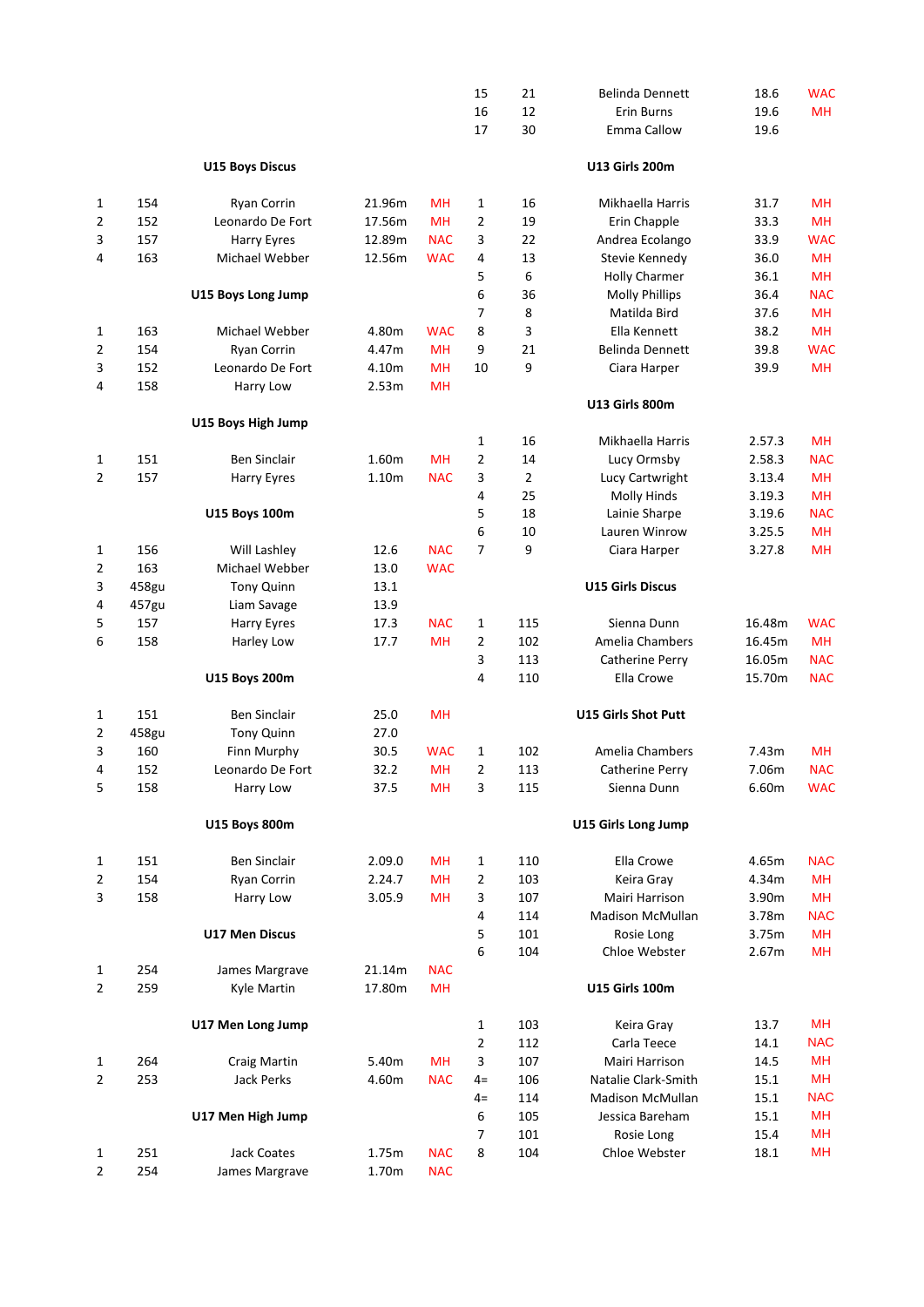## **U17 Men 100m Hurdles**

## **U15 Girls 200m**

| 1              | 259   | Kyle Martin              | 16.5   | MH         | 1              | 103 | Keira Gray                 | 28.7                                                                                                                                                                                                                                                       | <b>MH</b>  |
|----------------|-------|--------------------------|--------|------------|----------------|-----|----------------------------|------------------------------------------------------------------------------------------------------------------------------------------------------------------------------------------------------------------------------------------------------------|------------|
| $\overline{2}$ | 264   | Craig Martin             | 16.7   | <b>MH</b>  | $\overline{2}$ | 112 | Carla Teece                | 30.0                                                                                                                                                                                                                                                       | <b>NAC</b> |
|                |       |                          |        |            | 3              | 106 | Natalie Clark-Smith        |                                                                                                                                                                                                                                                            | <b>MH</b>  |
|                |       | U17 Men 100m             |        |            | 4              | 105 | Jessica Bareham            |                                                                                                                                                                                                                                                            | <b>MH</b>  |
|                |       |                          |        |            | 5              | 101 | Rosie Long                 |                                                                                                                                                                                                                                                            | <b>MH</b>  |
| 1              | 253   | <b>Jack Perks</b>        | 12.2   | <b>NAC</b> | 6              | 104 | Chloe Webster              |                                                                                                                                                                                                                                                            | <b>MH</b>  |
|                | 254   |                          | 12.7   | <b>NAC</b> |                |     |                            |                                                                                                                                                                                                                                                            |            |
| $\overline{2}$ |       | James Margrave           |        |            |                |     |                            |                                                                                                                                                                                                                                                            |            |
| 3              | 260   | Joshua Callow            | 14.3   | <b>MH</b>  |                |     | <b>U15 Girls 800m</b>      |                                                                                                                                                                                                                                                            |            |
|                |       | U17 Men 200m             |        |            | $\mathbf{1}$   | 110 | Ella Crowe                 | 2.28.3                                                                                                                                                                                                                                                     | <b>NAC</b> |
|                |       |                          |        |            | $\overline{2}$ | 107 | Mairi Harrison             |                                                                                                                                                                                                                                                            | <b>MH</b>  |
| 1              | 253   | <b>Jack Perks</b>        | 26.3   | <b>NAC</b> | 3              | 113 | Catherine Perry            |                                                                                                                                                                                                                                                            | <b>NAC</b> |
|                |       |                          |        |            | 4              | 114 | Madison McMullan           |                                                                                                                                                                                                                                                            | <b>NAC</b> |
|                |       | U17 Men 400m Hurdles     |        |            | 5              | 115 | Sienna Dunn                |                                                                                                                                                                                                                                                            | <b>WAC</b> |
|                |       |                          |        |            | 6              | 105 | Jessica Bareham            |                                                                                                                                                                                                                                                            | <b>MH</b>  |
| 1              | 264   | Craig Martin             | 68.8   | <b>MH</b>  | $\overline{7}$ | 106 | Natalie Clark-Smith        |                                                                                                                                                                                                                                                            | <b>MH</b>  |
|                |       |                          |        |            |                |     |                            |                                                                                                                                                                                                                                                            |            |
| $\overline{2}$ | 259   | Kyle Martin              | 71.7   | <b>MH</b>  |                |     | U17 Women Shot Putt        |                                                                                                                                                                                                                                                            |            |
|                |       | U17 Men 1500m            |        |            |                |     |                            |                                                                                                                                                                                                                                                            |            |
|                |       |                          |        |            | 1              | 213 | Tazmin Fayle               |                                                                                                                                                                                                                                                            | MH         |
| $\mathbf{1}$   | 257   | Jamie Gorry              | 5.01.5 | <b>WAC</b> | $\overline{2}$ | 206 | Shannon McMullen           |                                                                                                                                                                                                                                                            | <b>NAC</b> |
|                |       |                          |        |            | 3              | 204 | Sarah Vondy                |                                                                                                                                                                                                                                                            | <b>NAC</b> |
|                |       | U20 Men Long Jump        |        |            |                |     |                            |                                                                                                                                                                                                                                                            |            |
|                |       |                          |        |            |                |     | <b>U17 Women Discus</b>    |                                                                                                                                                                                                                                                            |            |
| 1              | 301   | Keoghan Taylor           | 6.15m  | <b>MH</b>  |                |     |                            |                                                                                                                                                                                                                                                            |            |
|                |       |                          |        |            | $\mathbf{1}$   | 210 | Jodie Vaughan              |                                                                                                                                                                                                                                                            | MH         |
|                |       | <b>U20 Men 100m</b>      |        |            | $\overline{2}$ | 206 | Shannon McMullan           |                                                                                                                                                                                                                                                            | <b>NAC</b> |
|                |       |                          |        |            | 3              | 213 | <b>Tazmin Fayle</b>        |                                                                                                                                                                                                                                                            | MН         |
| 1              | 301   | Keoghan Taylor           | 11.3   | <b>MH</b>  |                |     |                            |                                                                                                                                                                                                                                                            |            |
| 2              | 452gu | <b>Elliott Callow</b>    | 11.4   | <b>WAC</b> |                |     | U17 Women Long Jump        |                                                                                                                                                                                                                                                            |            |
|                | 303   |                          |        | <b>NAC</b> |                |     |                            |                                                                                                                                                                                                                                                            |            |
| 3              |       | Andrew Curphey           | 11.5   |            |                |     |                            |                                                                                                                                                                                                                                                            |            |
| 4              | 302   | Nathan Teece             | 11.9   | <b>NAC</b> | $\mathbf{1}$   | 211 | Kate Cashin                |                                                                                                                                                                                                                                                            | <b>NAC</b> |
|                |       |                          |        |            | $\overline{2}$ | 210 | Jodie Vaughan              |                                                                                                                                                                                                                                                            | <b>MH</b>  |
|                |       | <b>U20 Men 400m</b>      |        |            | 3              | 202 | Aimee Christian            |                                                                                                                                                                                                                                                            | <b>MH</b>  |
| 1              | 304   | Rhys Owen                | 51.0   | <b>WAC</b> |                |     | U17 Women 100m             | 31.5<br>32.0<br>33.0<br>37.9<br>2.31.9<br>2.41.3<br>2.46.1<br>2.50.2<br>2.52.3<br>2.52.8<br>8.61m<br>6.64m<br>6.21m<br>16.82m<br>14.60m<br><b>NT</b><br>4.42m<br>4.15m<br>4.04m<br>13.1<br>17.9<br>61.7<br>63.2<br>27.6<br>30.7<br>32.4<br>3.11.8<br>7.03m |            |
|                |       | <b>U20 Men 200m</b>      |        |            | $\mathbf{1}$   | 205 | Anna Lashley               |                                                                                                                                                                                                                                                            | <b>NAC</b> |
|                |       |                          |        |            | $\overline{2}$ | 206 | Shannon McMullan           |                                                                                                                                                                                                                                                            | <b>NAC</b> |
| 1              | 301   | Keoghan Taylor           | 23.9   | MH         |                |     |                            |                                                                                                                                                                                                                                                            |            |
| 2              | 304   | Rhys Owen                | 24.3   | <b>WAC</b> |                |     | U17 Women 400m             |                                                                                                                                                                                                                                                            |            |
| 3              | 303   | Andrew Curphey           | 24.5   | <b>NAC</b> |                |     |                            |                                                                                                                                                                                                                                                            |            |
| 4              | 302   | Nathan Teece             | 24.8   | <b>NAC</b> | $\mathbf{1}$   | 207 | Lydia Morris               |                                                                                                                                                                                                                                                            | <b>MH</b>  |
|                |       |                          |        |            | $\overline{2}$ | 212 | Alice Cashin               |                                                                                                                                                                                                                                                            | <b>NAC</b> |
|                |       | <b>U20 Men 800m</b>      |        |            |                |     |                            |                                                                                                                                                                                                                                                            |            |
|                |       |                          |        |            |                |     | U17 Women 200m             |                                                                                                                                                                                                                                                            |            |
| 1              | 305   | Luke Phair               | 2.14.4 | <b>NAC</b> |                |     |                            |                                                                                                                                                                                                                                                            |            |
|                |       |                          |        |            | $\mathbf{1}$   | 214 | <b>Bethany Carridge</b>    |                                                                                                                                                                                                                                                            | <b>NAC</b> |
|                |       | <b>Senior Men Discus</b> |        |            | $\overline{2}$ | 210 | Jodie Vaughan              |                                                                                                                                                                                                                                                            | <b>MH</b>  |
|                |       |                          |        |            | 3              | 202 | Aimee Christian            |                                                                                                                                                                                                                                                            | <b>MH</b>  |
| $\mathbf{1}$   | 404   | <b>Richard Bell</b>      | 31.18m | MH         |                |     |                            |                                                                                                                                                                                                                                                            |            |
|                |       |                          |        |            |                |     | U17 Women 800m             |                                                                                                                                                                                                                                                            |            |
|                |       | Senior Men 200m          |        |            |                |     |                            |                                                                                                                                                                                                                                                            |            |
|                |       |                          |        |            | $\mathbf{1}$   | 202 | Aimee Christian            |                                                                                                                                                                                                                                                            | MН         |
| $1=$           | 405   | Jack Lemaire             | 23.4   | <b>WAC</b> |                |     |                            |                                                                                                                                                                                                                                                            |            |
| $1 =$          | 401   | <b>Brandon Atchison</b>  | 23.4   | <b>MH</b>  |                |     | <b>U20 Women Shot Putt</b> |                                                                                                                                                                                                                                                            |            |
|                |       | Senior Men 400m Hurdles  |        |            | $\mathbf{1}$   | 201 | Megan Lockwood             |                                                                                                                                                                                                                                                            | MН         |
|                |       |                          |        |            |                |     |                            |                                                                                                                                                                                                                                                            |            |
| $\mathbf{1}$   | 453gu | Daniel Clague            | 61.2   | MН         |                |     |                            |                                                                                                                                                                                                                                                            |            |